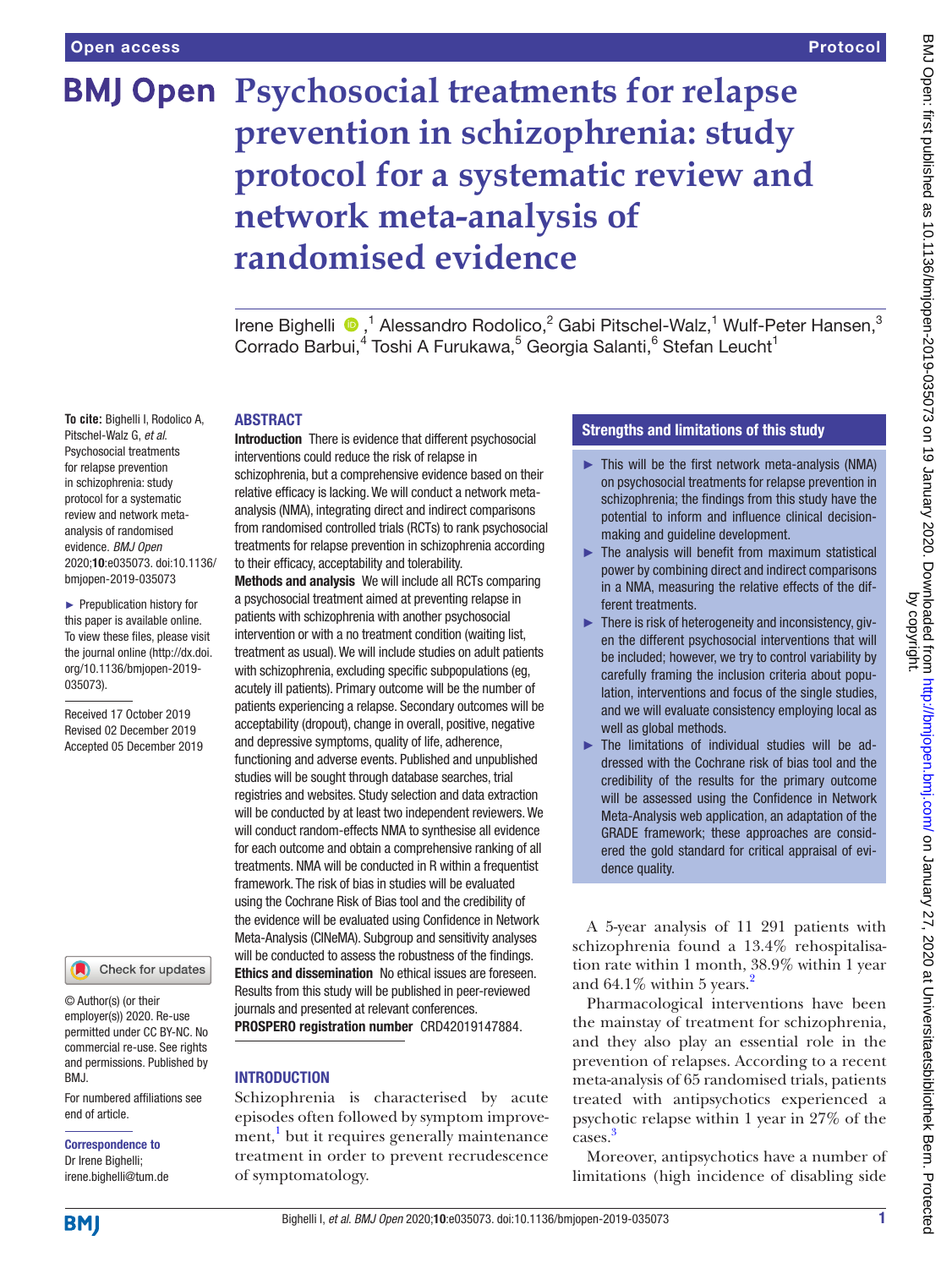The resulting burden for patients, relatives and society is dramatic because relapses often lead to costly hospitalisations; patients lose their jobs and relationships are challenged. $45$ 

In this context, psychosocial interventions might have an important role to reduce the risk of relapses.

Several systematic reviews and meta-analyses have examined the comparative efficacy and acceptability of psychosocial interventions from randomised controlled trials (RCTs) in schizophrenia considering relapses among other outcomes. Different interventions such as family therapy, $6$  psychoeducation<sup>78</sup> and cognitive behavioural therapy<sup>[9 10](#page-7-6)</sup> have been compared with the so-called no treatment conditions (waiting list, treatment as usual  $(TAU)$ ,<sup>79</sup> and in some cases also compared with other psychosocial treatments pooled together, $6\frac{10}{10}$  showing promising results.

A review of 25 studies examining family interventions found a 20% reduction of relapse when involving the relatives in the treatment during maintenance phase.<sup>[6](#page-7-4)</sup>

Psychoeducation was found to be successful in reduction of relapses in a Cochrane review analysing 11 studies in the medium term and six studies in the long term comparing psychoeducation with standard care (RR 0.70, 95% CI 0.61 to 0.81; RR 0.73, 95% CI 0.62 to  $0.85$ <sup>[7](#page-7-5)</sup>; brief psychoeducation also showed positive results in the medium term for people with severe mental illnesses.<sup>8</sup> Cognitive behavioural therapy was found to reduce relapse rates in the medium term when compared with standard care,<sup>[9](#page-7-6)</sup> but not when compared with other psychosocial therapies.<sup>[10](#page-7-8)</sup>

However, evidence is still fragmentary and a comprehensive ranking of all treatments evaluated in RCTs is lacking.

In fact, all the available reviews applied pairwise metaanalysis as a method, and they can therefore provide information only on comparisons of two treatments that have been considered in existing studies, and several interventions lack of head-to-head comparisons. For example, both individual psychoeducation and family interventions have shown efficacy in the reduction of relapses, but the two have never been compared with each other.

As a result, it is still unclear which are the most efficacious, the most acceptable and the best tolerable psychosocial treatments for relapse prevention in schizophrenia. Better understanding of the comparative efficacy of these active treatments would be important for clinical practice and for meaningful allocation of resources.

To overcome this gap in the current knowledge, we will perform a network meta-analysis (NMA) comparing all the interventions with each other and produce hierarchies of the effects of the various psychosocial treatments. Such hierarchies are essential for guidelines, which should ideally be able to indicate which treatment is likely to be the best, the second best and so on for a given outcome.

Only the method of NMA can provide such hierarchies by combining all the randomised evidence.

#### **Objectives**

To estimate relative treatment effects and obtain a hierarchy for the psychosocial treatments for relapse prevention in patients with schizophrenia, in terms of:

- 1. Relapse and hospitalisations.
- 2. Other efficacy measures: overall symptoms, positive symptoms, negative symptoms, depressive symptoms, quality of life, adherence, overall functioning.
- 3. Acceptability (dropout) and tolerability (adverse events).

#### Methods and analysis

Methods for this systematic review have been developed according to the Preferred Reporting Items for Systematic review and Meta-Analysis Protocols (PRISMA-P) checklist, and the PRISMA extension statement for reporting of systematic reviews incorporating network meta-analyses of healthcare interventions.<sup>11 12</sup> This systematic review and NMA is registered in the PROSPERO database (registration number: CRD42019147884). The record in PROS-PERO will be updated with any amendment made to the protocol. The methods are consistent with the protocol of a previous NMA by our group on psychological interven-tion for the positive symptoms of schizophrenia.<sup>[13](#page-7-10)</sup>

#### Criteria for considering studies for this review Types of studies

RCTs will be included. We will accept open and blinded RCTs; this choice is particularly relevant in trials on psychological interventions, in which only the assessor of outcome can be blind, but not the clinicians providing the intervention. The effect of a non-blind assessor will be examined excluding these studies in a sensitivity analysis. In the case of cross-over studies, we will use only the first cross-over phase in order to avoid the problem of carry-over effects which are very likely in schizophrenia and with psychosocial treatments. Studies described as randomised, but in which a closer evaluation with the RoB V.2.0 leads to a 'high risk of bias' judgement in the domain 'risk of bias arising from the randomization process', will be excluded. There will be no language restriction in order to avoid the problem of 'language bias'.<sup>14</sup> Studies will be considered for inclusion irrespective of setting (inpatients or outpatients), participant gender, nationality and ethnicity.

For all the selection criteria (participants, interventions, comparators, outcomes, study design), we will pay attention to the joint randomisability of the interventions for the studied populations namely if the included participants are in principle jointly randomisable to a hypothetical huge trial comparing all the included interventions.

# Types of participants

Individuals aged 18 years or older with a diagnosis of schizophrenia or related disorders (schizophreniform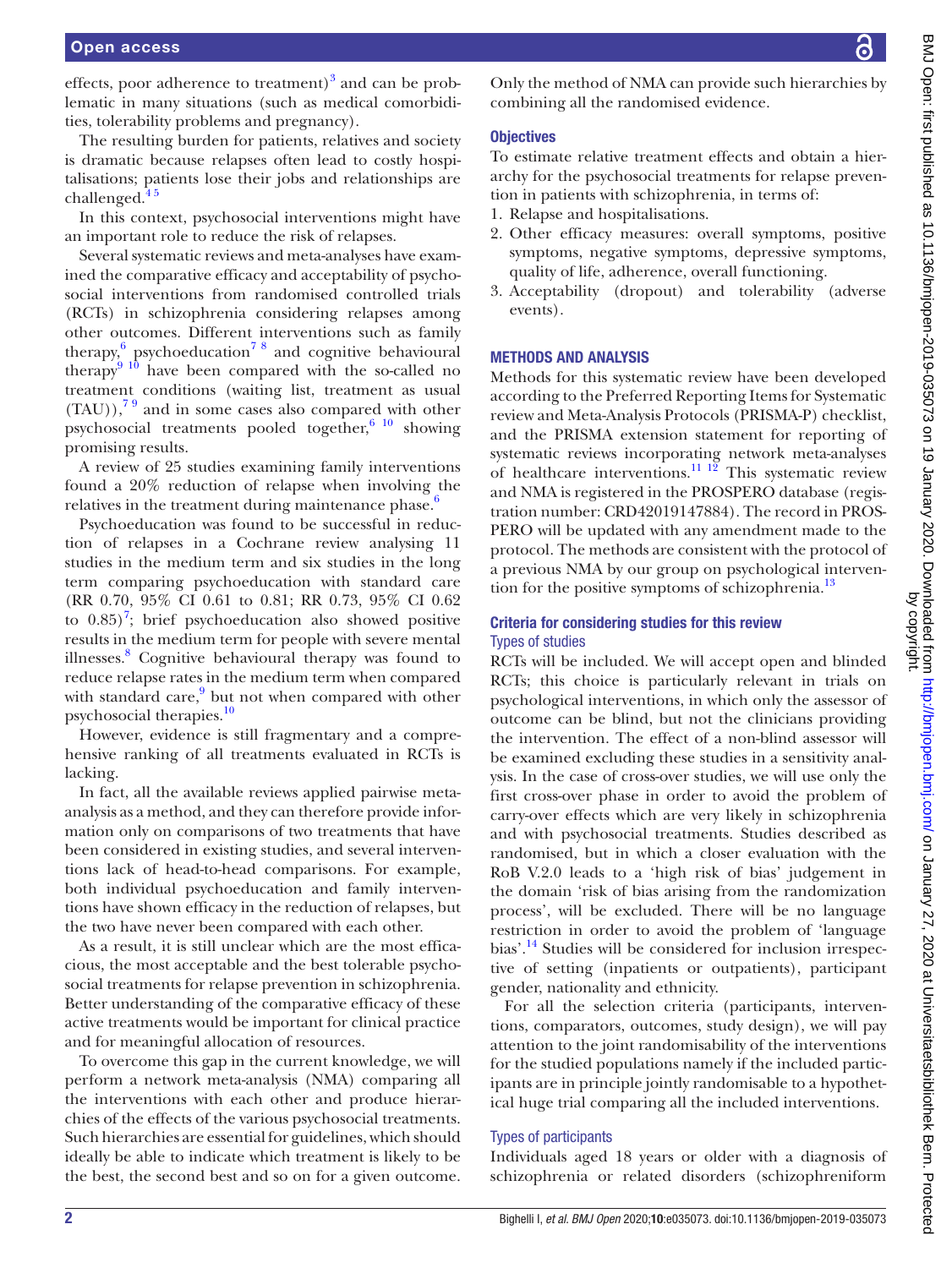or schizoaffective disorders); there is no clear evidence that the latter schizophrenia-like psychoses are caused by fundamentally different disease processes or require different treatment approaches.<sup>15</sup>

We will include trials irrespective of the diagnostic criteria used. Here we will follow the strategy of the Cochrane Schizophrenia Group<sup>16</sup> to include not only the studies that used specific diagnostic criteria such as ICD-10 or DSM-V, because these criteria are not meticulously used in clinical routine either. This decision should increase generalisability and representativeness.

Studies including participants with other diagnoses part of the psychosis spectrum will be included only if participants with a diagnosis of schizophrenia, schizophreniform or schizoaffective disorders were more than 80% of the participants considered.

We will exclude studies where all patients, according to the study inclusion criteria, (1) are acutely ill (eg, showing agitation/aggression), but we will include studies if the description of the treatment implies that they are stable enough to receive the intervention (eg, psychoeducation initiated during hospital stay, but it is clear it will be offered to the patients when they are stable enough to take part in the sessions), (2) have comorbid psychiatric disorders, including substance abuse, (3) have a concomitant medical illness, (4) are prodromal or 'at risk for psychosis'.

# Types of interventions

We will include any psychosocial intervention whose main target in the included study is relapse prevention. We expect to include specific psychotherapies (eg, cognitive behavioural therapy designed for relapse prevention, compliance therapy), non-specific psychotherapies (eg, supportive therapy), group psychotherapies (eg, family intervention, psychoeducation), interventions focused on psychosocial functioning (eg, social skills training), interventions including the broader context in which the patient lives (eg, case management and assertive community treatment).

The interventions mentioned above are typical examples. Nevertheless, if during the screening process we identify studies meeting inclusion criteria that examine other interventions we will include them as long as they are deemed jointly randomisable with those mentioned above.

The interventions can be of any length. Psychosocial treatments as defined above will be compared with each other and to any non-pharmacological control condition. Control conditions will include no additional treatment (eg, TAU), waiting list and inactive treatments (eg, psychological placebo). When TAU is used as a waiting list, we will classify this condition as waiting list.

# Outcome measures

#### *Primary outcome*

Our primary outcome is relapse. In case more measures of relapse are reported, we will give priority to measures

defined in the following order: (1) operationalised criteria, (2) psychiatric hospital admissions, (3) clinical judgement and (4) need for additional medication or for extra psychotherapy sessions/meetings with the therapist. Other definitions that we cannot foresee at the protocol stage will also be discussed and considered for inclusion. We will extract the number of patients who relapsed and the definition that was used by the authors.

Dropouts will be considered as having relapsed in a sensitivity worst case scenario analysis, unless it is clear that they have already been counted among relapsed patients by the authors of the study.

Primary outcome relapse will be reported separately up to 6 months (26 weeks), up to 12 months (between 26 and 52 weeks—primary time point), more than 12 months.

We want to include studies in which the psychosocial treatment aims at preventing relapse. Therefore, studies will be included if relapse or rehospitalisation is measured among the primary outcomes according to the protocol or methods of the trial.

Where not explicitly reported in the study methods or protocol, the judgement about whether relapse or rehospitalisation can be considered as primary or co-primary outcome will be made observing:

- ► Whether it is mentioned in the title (eg, 'psychoeducation for relapse prevention in schizophrenia').
- Whether it is the only outcome measured in the study.
- ► Whether it is declared among study aims (eg, 'the main objective of this study was to examine the efficacy of family intervention to prevent rehospitalisation').

► Whether the power calculation was planned to detect differences in the outcome relapse or rehospitalisation. Studies in which there is a declared primary outcome other than relapse or rehospitalisation will be excluded. The exact criterion used for the judgement about inclusion of each study will be reported for the seek of transparency.

For a study to be included, the assessment of the outcome must have been performed at minimum 12 weeks from randomisation.

#### *Secondary outcomes*

- 1. Acceptability: number of premature discontinuation ('dropout'), reported separately due to any reason, due to inefficacy and due to worsening of clinical conditions. All-cause discontinuation due to any reason combines efficacy, tolerability and other factors and can therefore be considered as a measure of 'acceptability of treatment'[16](#page-7-13) or of overall 'effectiveness'.
- 2. Change in overall symptoms, measured by rating scales such as the Positive and Negative Syndrome Scale (PANSS) or the Brief Psychiatric Rating Scale (BPRS), or any other published scale for the assessment of overall schizophrenic symptomatology.
- 3. Change in positive symptoms, measured by the respective subscale of the PANSS, or the 'Scales for Assessment of Positive Symptoms' or any other published scale.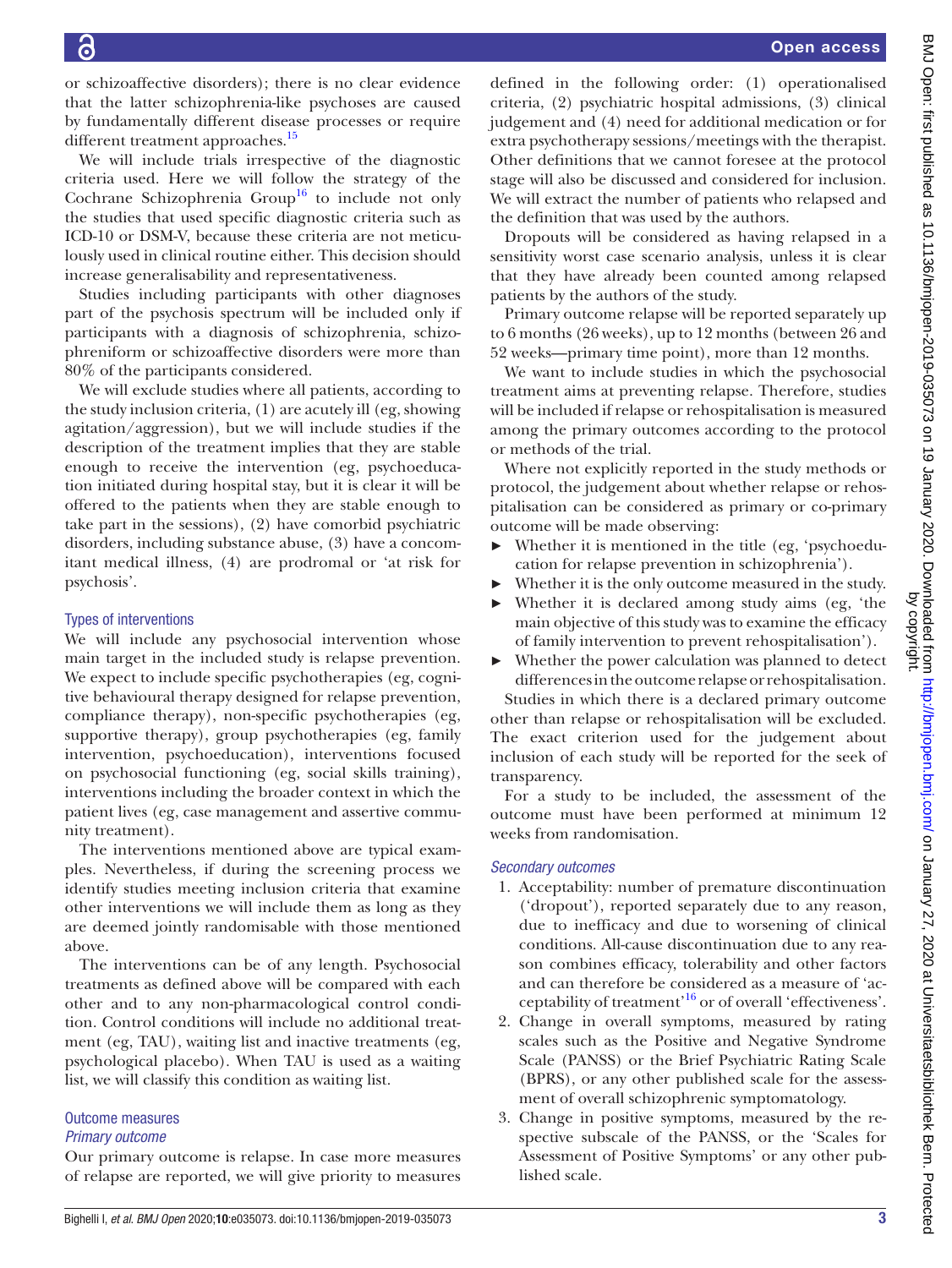- 4. Change in negative symptoms, measured by the respective subscale of the PANSS, or the 'Scales for Assessment of Negative Symptoms' or any other published scale.
- 5. Depressive symptoms, measured by the Calgary Depression Scale for Schizophrenia, the Hamilton Depression Rating Scale, the Montgomery Asberg Depression Scale or other published symptom scales.
- 6. Quality of life, measured by any published rating scale (eg, 'Heinrichs quality of life scale', 'Quality of Life Scale'.
- 7. Adherence, measured by any published rating scale (eg, 'Adherence Therapy Patients Satisfaction Questionnaire', 'Adherence Rating Scale').
- 8. Overall functioning measured by rating scales such as the Global Assessment of Functioning or the Psychosocial Performance Scale, or any other published rating scale.
- 9. Tolerability: adverse events. We will collect any reported adverse event that may be connected to the intervention, using a recently published classification<sup>17</sup>: (1) emergence of new symptoms; (2) deterioration of existing symptoms; (3) lack of improvement or deterioration of illness; (4) prolongation of treatment; (5) patient's non-compliance; (6) strains in the patient–therapist relationship; (7) very good patient–therapist relationship, therapy dependency; (8) strains or changes in family relations; (9) strains or changes in work relations; (10) any change in the life circumstances of the patient; (11) stigmatisation. Suicide attempts and any other possible adverse event related to psychosocial treatment will also be considered.
- 10. Mortality. We will examine this outcome in terms of (1) death for any reason, (2) death due to natural causes and (3) due to suicide.

Secondary outcomes will be measured at study endpoint. If multiple time points are given, we will take that between 26 and 52 weeks and the closest to 52 weeks.

We will give preference to the mean change from baseline to endpoint measures, and, if not available, we will take the mean values at endpoint. All continuous outcomes will be measured with rating scales that have been published in a peer-reviewed journal, because it has been shown that non-validated schizophrenia scales exaggerate differences[.18](#page-7-15) Examples of scales that we will use are the PANSS, the BPRS for overall symptoms and their respective subscales for positive and negative symptoms (see above).

#### Search strategy

#### Electronic searches

The following sources will be searched without restrictions for language or publication period: EMBASE, MEDLINE, PsycINFO, PubMed, BIOSIS and the clinical trials registers Cochrane Central Register of Controlled Trials (CENTRAL), ClinicalTrials.gov and WHO International Clinical Trials Registry Platform. A draft search strategy

for PsycINFO is presented in [table](#page-4-0) 1. The date of the last search update will be provided in the final publication.

#### Reference lists and other sources

We will also inspect previous reviews concerning psychosocial interventions for relapse prevention/maintenance treatment for schizophrenia to check if some studies meet our inclusion criteria as well. In addition, we will contact the first author of each included study published in the last 20 years for missing information about their studies.

#### Identification and selection of studies

Studies identified through electronic and manual searches will be listed with citation, titles and abstracts, in Citavi; duplicates will be excluded. The eligibility for inclusion process will be conducted in two separate stages:

- 1. Two authors will independently inspect title and abstracts identified in the literature searches, and exclude those not pertinent. Disagreement will be resolved by discussion, and where doubt still remains we will acquire the full article for further inspection and the article will proceed to the next stage.
- 2. Once the full articles are obtained, at least two reviewers will independently assess them for eligibility against the review criteria. If disagreement cannot be clarified by discussion, it will be resolved with a third reviewer (SL) or seeking further information from the study authors.

#### Data extraction

Two authors will independently extract data from all selected trials. When disagreement arises we will resolve it by discussion and, if needed, by involving a third senior author. Where this is not sufficient, we will contact the study authors.

The following data will be collected from each included study:

- ► Study citation, year(s) of study, registration number to trial registries, year of publication, location, setting, number of centres, sample size, diagnostic criteria, funding/sponsor.
- ► Methodology, including study design (type of RCT), number of arms, risk of bias (see below).
- ► Characteristics of study participants, including gender, age, details on diagnosis, number randomised to each arm, sociodemographic characteristics, whether psychosocial treatments naïve at baseline or with previous experience with the experimental intervention.
- Characteristics of intervention, including number and frequency of sessions, therapy setting, expertise of therapist, researcher allegiance at study arm level.
- ► Outcome measures, including information on whether an Intention to Treat approach has been used and how it was defined.

The two reviewers will independently input data into

a Microsoft Access database specifically created for this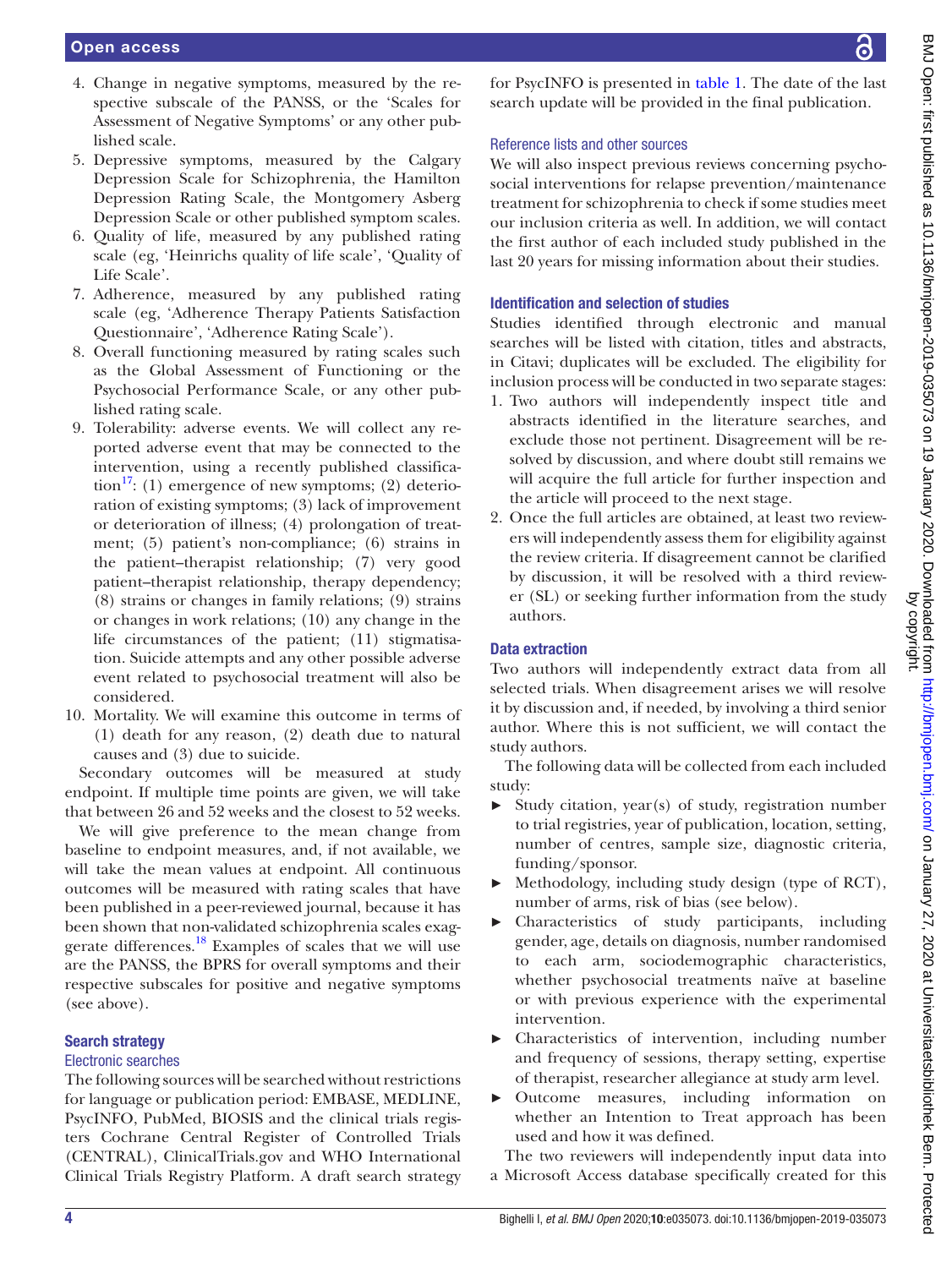<span id="page-4-0"></span>

| Draft search strategy for PsycINFO<br>Table 1 |
|-----------------------------------------------|
|-----------------------------------------------|

1 exp Schizophrenia/

- 2 exp psychosis/
- 3 schizo\$.mp.
- 4  $or/1-3$

5 exp psychotherapy/ or exp Behavior Therapy/ or exp Cognitive Therapy/ or exp PSYCHOANALYSIS/ or exp psychotherapeutic counseling/ or hypnosis/ or free association/

6 (abreaction or "acceptance and commitment therapy" or acting out or adlerian or analytical psychotherap\$ or anger control or anger management or animal therap\$ or art therap\$ or assertive\$ training or attention training technique or autogenic training or autosuggestion or aversion therap\$ or balint group or befriending or behavio?r contracting or behavio?r modification or behavio?r regulation or behavio?r therap\$ or bibliotherap\$ or biofeedback or body psychotherap\$ or brief psychotherap\$ or caregiver support or cbt or client cent\$ or cognitive behavio?r\$ or cognitive intervention\$ or cognitive rehabilit\$ or cognitive remediation or cognitive technique\$ or cognitive therap\$ or cognitive treatment\$ or colo?r therap\$ or compassionate mind training or conjoint therap\$ or contingency management or conversational therap\$ or conversion therap\$ or coping skills or counsel?ing or countertransference or couples therap\$ or covert sensitization or crisis intervention or dance therap\$ or dialectic\$ or eclectic or emotion\$ focus\$ or emotional freedom technique or encounter group therap\$ or existential therap\$ or experiential psychotherap\$ or exposure therap\$ or expressive psychotherap\$ or eye movement desensiti?ation or family intervention\$ or family therap\$ or feminist therap\$ or free association or freudian or geriatric psychotherap\$ or gestalt therap\$ or griefwork or group intervention\$ or group psychotherap\$ or group therap\$ or guided image\$ or holistic psychotherap\$ or humanistic psychotherap\$ or hypnosis or hypnotherap\$ or hypnoti?zability or imagery or implosive therap\$ or individual psychotherap\$ or insight therap\$ or integrated psychological therapy or integrative psychotherap\$ or integrative therap\$ or interpersonal or jungian or kleinian or logotherap\$ or marathon group therap\$ or marital therap\$ or meditation or mental healing or metacognitive therap\$ or metacognitive training or milieu therap\$ or mindfulness or morita therap\$ or multimodal or music therap\$ or narrative therap\$ or nondirective therap\$ or object relations or person cent\$ therap\$ or personal construct therap\$ or persuasion therap\$ or pet therap\$ or play therap\$ or primal therap\$ or problem solving or psychoanaly\$ or psychodrama or psychodynamic or psychoeducat\$ or psychologic\$ or psychological therap\$ or psychosocial treatment or psychotherap\$ or psychotherapeutic counsel\$ or psychotherapeutic processes or psychotherapeutic training or psychotherapeutic treatment\$ or rational emotive or reality therap\$ or reciprocal inhibition or rehabilitat\$ or relationship therap\$ or relaxation or reminiscence therap\$ or rogerian or role play\$ or self analys\$ or self esteem or sensitivity training or sex therap\$ or sleep phase chronotherap\$ or social skills education or social skills training or socioenvironmental therap\$ or sociotherap\$ or solution focused or stress management or support group\$ or supportive therap\$ or systematic desensiti?ation or systemic therap\$ or therapeutic communit\$ or transactional analysis or transference or transtheoretical or validation therap\$ or (dream\$ adj3 analys\$) or (support adj3 psycho\$)).mp. 7 or/5–6

| 8  | ((sing)\$ or doubl\$ or trebl\$ or tripl\$) adj (blind\$ or mask\$)).mp. |
|----|--------------------------------------------------------------------------|
| 9  | (random\$ adj5 (assign\$ or allocat\$)).mp.                              |
| 10 | randomi\$.mp.                                                            |
| 11 | crossover.mp.                                                            |
| 12 | $or/8 - 11$                                                              |
| 13 | 4 and 7 and 12                                                           |

study. The software will automatically detect any inconsistencies, and they will be resolved by discussion.

#### Measurement of treatment effect *Relative treatment effects*

- ► Dichotomous outcomes: the effect size for dichotomous outcomes will be the OR and its 95% CIs.
- Continuous outcomes: for continuous outcomes we will use the standardised mean difference (SMD), because we expect that the studies can use different rating scales of schizophrenia symptomatology.

#### *Relative treatment ranking*

We will estimate the probability for each intervention to be ranked at each possible place, given the relative effect sizes as estimated in NMA. As described in Salanti *et al,*[19](#page-7-16) we will obtain a hierarchy of the competing interventions using the Surface Under the Cumulative Ranking curve (SUCRA) and mean ranks. SUCRA values will be expressed as percentage, showing the relative probability of an intervention to be among the best options.

# Dealing with missing outcome data and missing statistics

For dichotomous outcomes, everyone allocated to the intervention will be counted whether they completed the follow-up or not. If the authors applied such a strategy, we will use their results. For our primary outcome relapse this means we will consider patients who dropped out as having relapsed in a sensitivity worst case scenario analysis, unless the authors have already included data of these patients.

For continuous outcomes we will extract data for all randomised patients if possible, and we will give preference to data based on mixed-effect models of repeated measurements of multiple imputations over lastobservation-carried-forward data.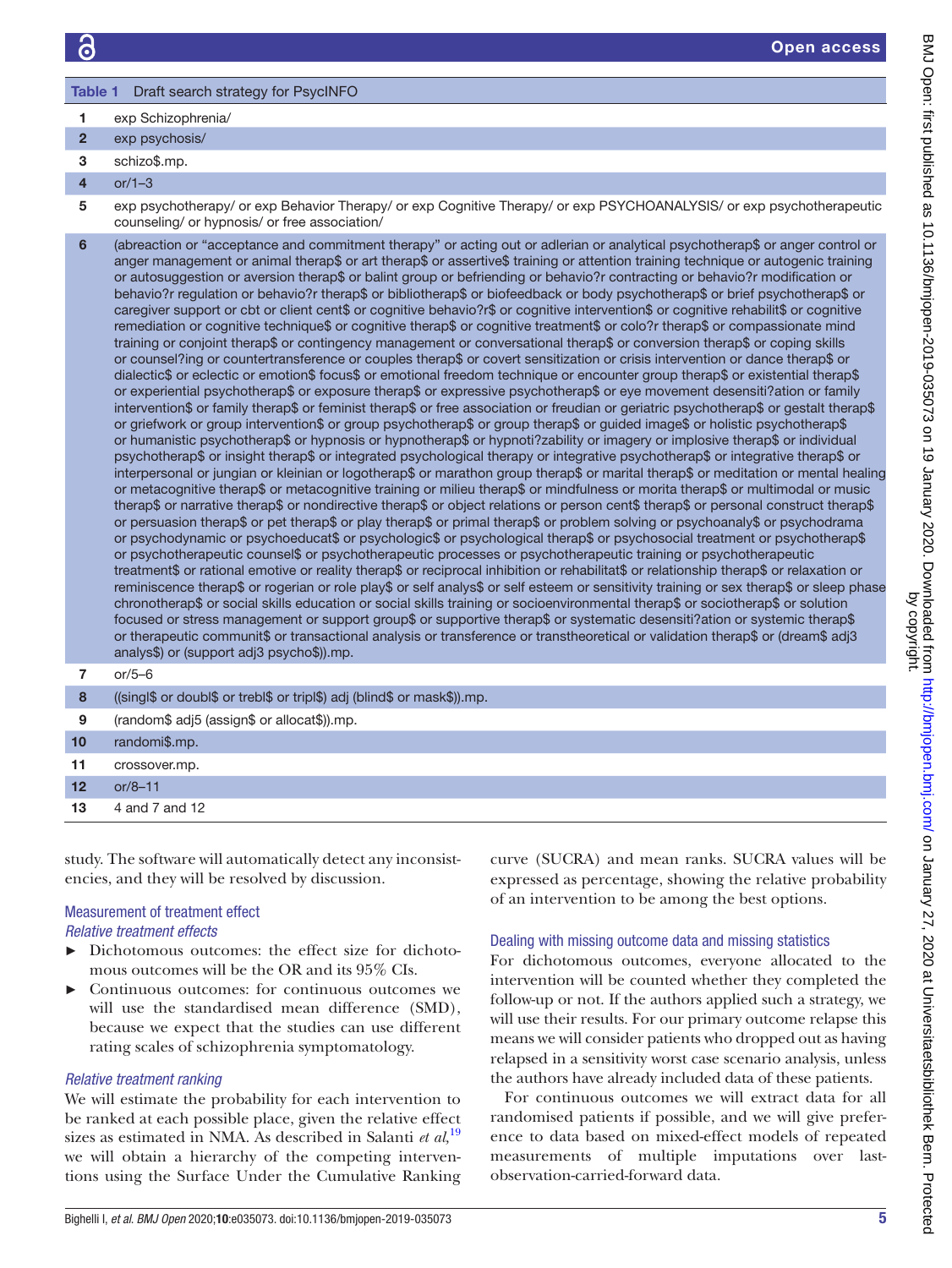We will use published SDs, where available. When standard errors instead of SDs are presented, the former will be converted to  $SDs<sup>20</sup>$  If both are missing we will estimate SDs from p values or CIs, as described in Section 7.7.3 of the *Cochrane Handbook for Systematic Reviews*. [21](#page-7-18) If none of these options is viable, we will contact the original authors. When no information can be obtained, we will derive SDs from those of the other studies using a validated imputation technique. $20$ 

#### Risk of bias assessment

Risk of bias will be assessed for each included study using the revised Cochrane risk of bias tool, RoB V.2.0.<sup>22</sup> IB and a second reviewer will independently assess the following domains:

- 1. Risk of bias arising from the randomisation process.
- 2. Risk of bias due to deviations from the intended interventions (effect of assignment to intervention).
- 3. Risk of bias due to missing outcome data.
- 4. Risk of bias in measurement of the outcome.
- 5. Risk of bias in selection of the reported result.
- 6. Overall risk of bias, as calculated by the algorithm described in Sterne *et al*. [22](#page-7-19)

Two independent review authors will assess the risk of bias in selected studies. Any disagreement will be resolved through discussion. Where necessary, the authors of the studies will be contacted for further information. Effects of studies with high risk of bias in the Overall domain will be analysed by sensitivity analyses.

#### Data analysis

#### Characteristics of the included studies

We will produce descriptive statistics and study population characteristics across all eligible trials, describing the types of comparisons and other clinical or methodological variables, such as age, duration of illness, co-medication, country, duration of study and number of sessions.

#### Pairwise meta-analyses

In the first step we will perform series of conventional pairwise meta-analyses by combining studies that compared the same interventions, including the comparison between active treatments and the different control arms. If very few RCTs are available or the requirements of NMA are not met, it can be that NMA will not be appropriate and, in this case, conventional pairwise meta-analysis will be applied. As heterogeneity is likely, a random-effects model will be used.

#### Assessment of heterogeneity

The heterogeneity (variability in relative treatment effects within the same treatment comparison) will be measured with the tau-squared (the variance of the random effects distribution). The heterogeneity variance will be assumed common across the various treatment comparisons (grouped by comparison type) and we will compare the empirical distribution with predictive distributions.<sup>23-25</sup> Potential reasons for heterogeneity will be explored by subgroup analysis (see below).

# BMJ Open: first published as 10.1136/bmjopen-2019-035073 on 19 January 2020. Downloaded from http://bmjopen.bmj.com/ on January 27, 2020 at Universitaetsbibliothek Bern. Protected<br>by copyright. BMJ Open: first published as 10.1136/bmjopen-2019-035073 on 19 January 2020. Downloaded from <http://bmjopen.bmj.com/> on January 27, 2020 at Universitaetsbibliothek Bern. Protected by copyright.

# Assessment of the transitivity assumption

Joint analysis of treatments can be misleading if the network is substantially intransitive. We assume that patients who fulfil the inclusion criteria are equally likely to be randomised to any of the interventions of interest (ie, jointly randomisable). When additional evidence of intransitivity is lacking and potential effect modifiers have similar distributions across the included studies, NMA is likely to give valid results. We will maximise the chances of transitivity in our network with regard to clinical variables by limiting our samples to participants with schizophrenia and excluding specific subgroups like acutely ill patients or patients with a comorbid disorder.

Assessment of the transitivity assumption will be done by investigating the distribution of clinical and methodological variables that can act as effect modifiers across treatment comparisons.<sup>26</sup>

These variables include administration mode and frequency of the treatment (individual/group setting, number of sessions), baseline severity and blinding (see the Investigation of heterogeneity and inconsistency section), which will also be assessed in subgroup analyses. We will investigate if these variables are similarly distributed across studies grouped by comparison.

#### Network meta-analysis

NMA combines direct and indirect evidence for all relative treatment effects and can therefore provide estimates with maximum power and increased precision.<sup>27</sup> If undertaking a NMA is deemed appropriate as described above, we will conduct a random-effects NMA in a frequentist setting to synthesise all evidence for each outcome. If the estimation of the relative treatment effects is precise, then we will obtain a ranking of all treatments using the SUCRA and the mean ranks. We will assume a single heterogeneity parameter for each network. We will present the summary ORs or SMDs for all pairwise comparisons in a league table. We will also estimate the prediction intervals to assess how much the common heterogeneity affects the relative effect with respect to the extra uncertainty anticipated in a future study.

#### Assessment of inconsistency

The strategical and conceptual evaluation of transitivity will be supplemented with a statistical evaluation of consistency, the agreement between direct and indirect evidence.

To evaluate inconsistency, we will employ both local and global methods. $28$  We will employ the 'separating indirect from direct evidence approach', which separates direct evidence from indirect evidence and then evaluates their agreement to evaluate local consistency.<sup>[29](#page-7-24)</sup> We will also evaluate consistency in the entire network with the design-by-treatment interaction test. $30$  Tests for inconsistency are known to have low power, and empirical evidence has suggested that 10% of evidence loops published in the medical literature are expected to be inconsistent.<sup>[31](#page-7-26)</sup> Therefore, interpretation of the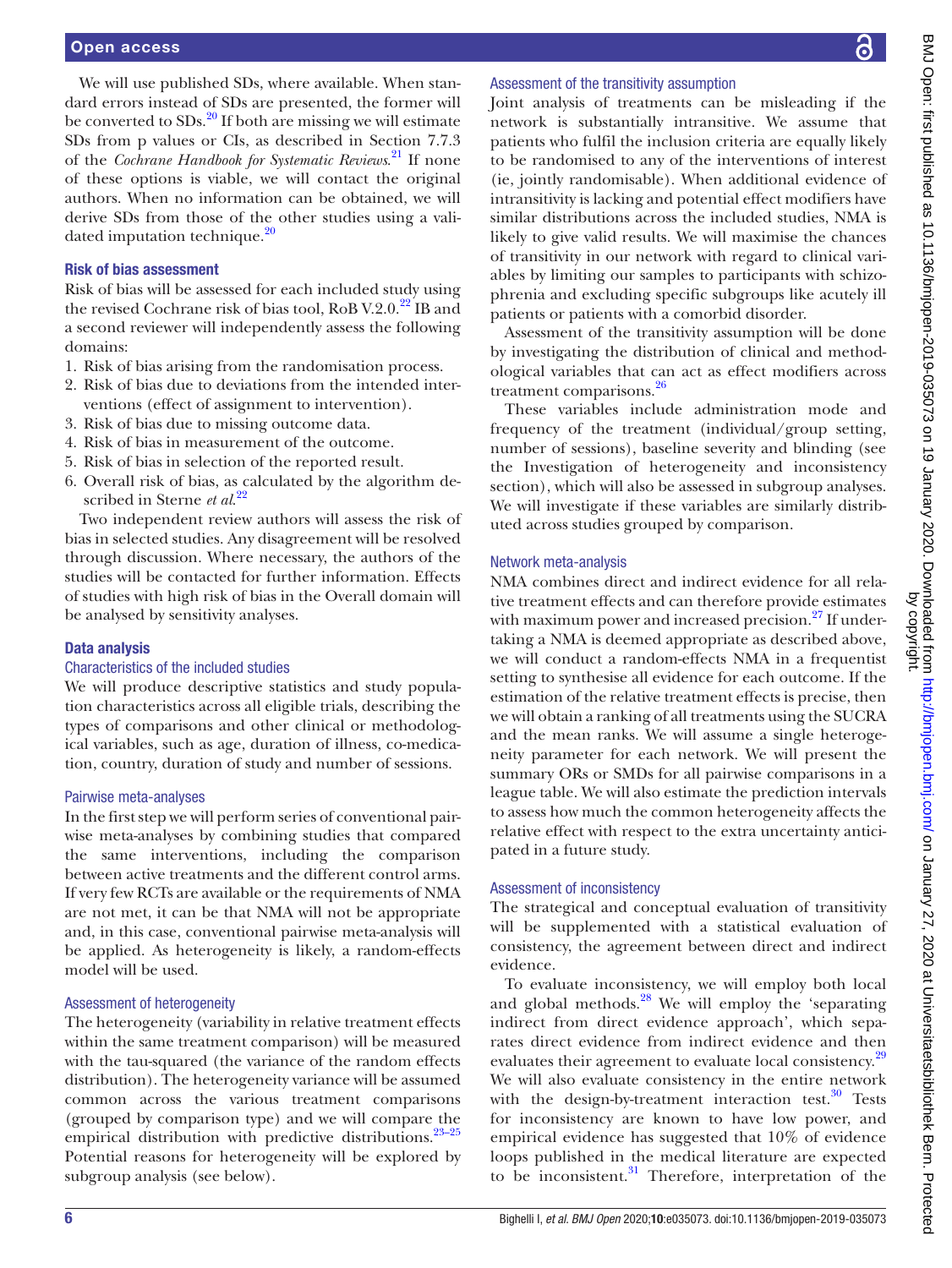statistical inference about inconsistency will be carried out with caution and possible sources of inconsistency will be explored even in the absence of evidence for inconsistency.

# Investigation of heterogeneity and inconsistency

We expect small amounts of heterogeneity and inconsistency to be present. The following potential effect modifiers of the primary outcome will be explored by subgroup analyses:

- 1. Studies conducted in first episode patients.
- 2. Studies using different definitions of relapse (if relevant).
- 3. Setting: individual versus group.
- 4. Setting: inpatients versus outpatients (at enrolment in the study).
- 5. Number of sessions.

6. Baseline severity (PANSS or BPRS score at baseline). Sensitivity analyses on the primary outcome will be performed as follows:

- 1. Exclusion of studies in which the outcome assessor was not blind (open studies).
- 2. Exclusion of studies that presented only completer analyses.
- 3. Exclusion of studies with high risk of bias in the overall domain.
- 4. Exclusion of studies with researchers' allegiance. $32-34$
- 5. Patients who dropped out from the study considered as having relapsed (unless data about these patients were already considered by study authors in the outcome provided in the study).
- 6. Hospitalisations and relapse defined with other criteria analysed separately.
- 7. Exclusion of studies where relapse or hospitalisation was not defined explicitly as primary outcome but based on our judgement.

# Publication bias

To assess small study effects and publication bias, we will use funnel plots of pairwise meta-analyses if 10 or more studies are included. We will also use a comparisonadjusted funnel plot for relative treatment effects between all active and control interventions.<sup>[35](#page-7-28)</sup>

# Statistical software

The analysis and presentation of results will be performed using R (meta and netmeta packages).

# Assessment of the confidence in the evidence from NMA

The confidence in the relative treatment effect estimated in NMA for the primary outcome will be evaluated using the Confidence in Network Meta-Analysis framework, $^{28\,36}$  implemented in the web application [\(http://](http://cinema.ispm.ch/model/CINeMA_paper.pdf) [cinema.ispm.ch/model/CINeMA\\_paper.pdf\)](http://cinema.ispm.ch/model/CINeMA_paper.pdf). This tool evaluates the credibility of the findings across the domains of within-study bias, across-study bias, indirectness, imprecision, heterogeneity and incoherence.

# PATIENT AND PUBLIC INVOLVEMENT

Representatives from the Organisation 'BASTA—Bündnis für psychisch erkrankte Menschen' were involved since the stage of grant application with regular meetings. We explained them the basis of systematic reviews methodology, so that they can understand the process and provide suggestions. We asked them to provide the patients' perspective about the relevance of the topic, the choice and the importance of the appropriate outcomes. They were involved again for the preparation of this protocol, and one of them (WPH) is a co-author. We will collaborate at the preparation of a lay version of the results that will be disseminated also through the newsblog of BASTA [\(http://www.bastagegenstigma.de/\)](http://www.bastagegenstigma.de/).

# Ethics and dissemination

Findings will be published in peer-reviewed scientific journals, granting open access and the data set will be made publicly available.

#### Author affiliations

<sup>1</sup>Department of Psychiatry and Psychotherapy, School of Medicine, Klinikum rechts der Isar der Technischen Universitat Munchen, Munchen, Germany <sup>2</sup>Department of Clinical and Experimental Medicine, Institute of Psychiatry, University of Catania, Catania, Sicilia, Italy

3 BASTA—Bündnis für psychisch erkrankte Menschen, Munich, Germany 4 WHO Collaborating Centre for Research and Training in Mental Health and Service Evaluation, Department of Neuroscience, Biomedicine and Movement Sciences, Section of Psychiatry, University of Verona, Verona, Italy

5 Department of Health Promotion and Human Behavior, Kyoto University Graduate School of Medicine / School of Public Health, Japan, Kyoto, Japan <sup>6</sup>Institute of Social and Preventive Medicine (ISPM), University of Bern, Bern, Switzerland

#### Twitter Toshi A Furukawa [@Toshi\\_FRKW](https://twitter.com/Toshi_FRKW)

Collaborators Samantha Roberts helped us to conduct the literature searches. Johannes Schneider-Thoma, Maximilian Huhn, Spyridon Siafis and Helena García-Mieres provided help and suggestions. Members of the patient organisation BASTA contributed providing the patients' perspective.

Contributors IB and SL designed this study, drafted and critically revised the protocol. GS provided substantial methodological and statistical advice. AR, GP-W, CB and TAF contributed with clinical and methodological input in planning the study. W-PH provided input from patients' point of view. All authors contributed to and have approved the final manuscript.

Funding This work was supported by the German Ministry for Education and Research (Bundesministerium für Bildung und Forschung, BMBF), grant number FKZ 01KG1803.

Competing interests SL has received honoraria as a consultant/advisor and/or for lectures from LB Pharma, Otsuka, Lundbeck, Boehringer Ingelheim, LTS Lohmann, Janssen, Johnson and Johnson, TEVA, MSD, Sandoz, SanofiAventis, Angelini, Sunovion, Recordati and Gedeon Richter. TAF reports personal fees from Meiji, Mitsubishi-Tanabe, MSD and Pfizer and a grant from Mitsubishi-Tanabe, outside the submitted work, and has a patent 2018-1 77 688 pending.

Patient consent for publication Not required.

Ethics approval This review does not require ethical approval.

Provenance and peer review Not commissioned; externally peer reviewed.

Open access This is an open access article distributed in accordance with the Creative Commons Attribution Non Commercial (CC BY-NC 4.0) license, which permits others to distribute, remix, adapt, build upon this work non-commercially, and license their derivative works on different terms, provided the original work is properly cited, appropriate credit is given, any changes made indicated, and the use is non-commercial. See: [http://creativecommons.org/licenses/by-nc/4.0/.](http://creativecommons.org/licenses/by-nc/4.0/)